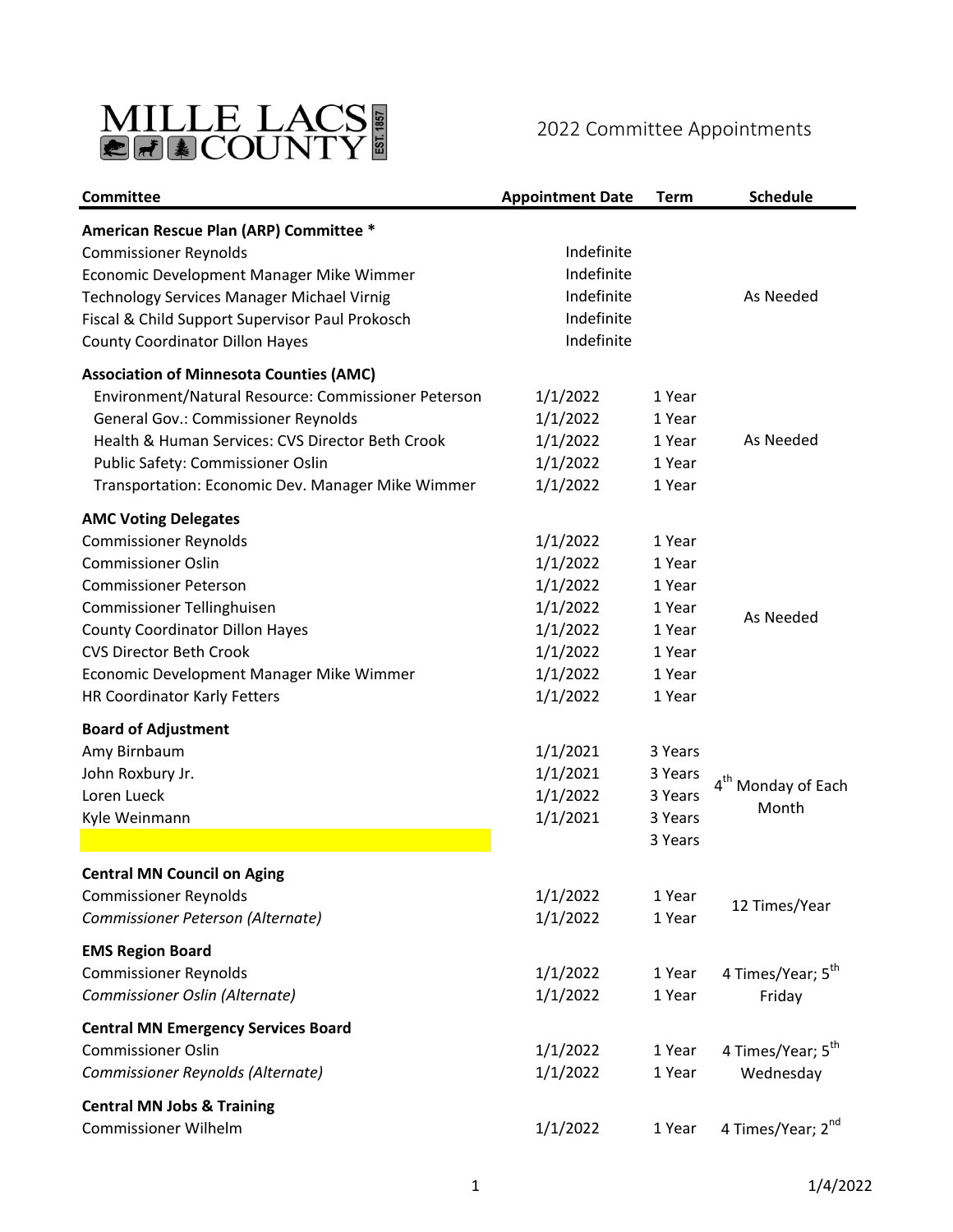| Indefinite<br><b>County Board of Commissioners</b><br>2 Times/Year<br>1/1/2022<br>1 Year<br>1/1/2022<br>As needed<br>1 Year<br>Indefinite<br>6 Times/Year; 4 <sup>th</sup><br>1/1/2022<br>1 Year<br>Commissioner Peterson (Alternate)<br>1/1/2022<br>1 Year<br>Monday<br>3x/yr<br>3 Times/Year; 1st<br>1/1/2022<br>1 Year<br>1/1/2022<br>1 Year<br>Thursday<br>1/1/2022<br>1 Year<br>2 <sup>nd</sup> Monday of Each<br>Commissioner Oslin (Alternate)<br>1/1/2022<br>1 Year<br>Month<br>1/1/2022<br>3 Years<br>2 <sup>nd</sup> Monday of Each<br>1/1/2022<br>1 Year<br>1/1/2022<br>1 Year<br>Month<br>1/1/2022<br>1 Year<br>2 Times/Year<br>1/1/2022<br>1 Year<br>1/1/2022<br>1 Year<br>1/1/2022<br>1 Year<br>Indefinite<br>HR Coordinator (Ex-Officio, Facilitator)<br>Indefinite<br>Indefinite<br>Indefinite<br>Indefinite<br>Indefinite<br>As Needed<br>Indefinite<br>Indefinite<br>Indefinite<br>Indefinite<br>Indefinite<br>Non-Union: Mellissa Griswold, Joni Windhauser<br>Indefinite<br>Management: Paul Prokosch, Kevin Schultz<br>Indefinite<br>Indefinite<br>As Needed | Commissioner Reynolds (Alternate)             | 1/1/2022   | 1 Year | Friday |
|-----------------------------------------------------------------------------------------------------------------------------------------------------------------------------------------------------------------------------------------------------------------------------------------------------------------------------------------------------------------------------------------------------------------------------------------------------------------------------------------------------------------------------------------------------------------------------------------------------------------------------------------------------------------------------------------------------------------------------------------------------------------------------------------------------------------------------------------------------------------------------------------------------------------------------------------------------------------------------------------------------------------------------------------------------------------------------------|-----------------------------------------------|------------|--------|--------|
|                                                                                                                                                                                                                                                                                                                                                                                                                                                                                                                                                                                                                                                                                                                                                                                                                                                                                                                                                                                                                                                                                   | <b>Community Health Services (CHS) Board</b>  |            |        |        |
|                                                                                                                                                                                                                                                                                                                                                                                                                                                                                                                                                                                                                                                                                                                                                                                                                                                                                                                                                                                                                                                                                   | Ditch Committee*                              |            |        |        |
|                                                                                                                                                                                                                                                                                                                                                                                                                                                                                                                                                                                                                                                                                                                                                                                                                                                                                                                                                                                                                                                                                   | Commissioner Tellinghuisen                    |            |        |        |
|                                                                                                                                                                                                                                                                                                                                                                                                                                                                                                                                                                                                                                                                                                                                                                                                                                                                                                                                                                                                                                                                                   | <b>Commissioner Wilhelm</b>                   |            |        |        |
|                                                                                                                                                                                                                                                                                                                                                                                                                                                                                                                                                                                                                                                                                                                                                                                                                                                                                                                                                                                                                                                                                   | Ditch Inspector (Facilitator)                 |            |        |        |
|                                                                                                                                                                                                                                                                                                                                                                                                                                                                                                                                                                                                                                                                                                                                                                                                                                                                                                                                                                                                                                                                                   | <b>East Central Regional Development Cmsn</b> |            |        |        |
|                                                                                                                                                                                                                                                                                                                                                                                                                                                                                                                                                                                                                                                                                                                                                                                                                                                                                                                                                                                                                                                                                   | <b>Commissioner Reynolds</b>                  |            |        |        |
|                                                                                                                                                                                                                                                                                                                                                                                                                                                                                                                                                                                                                                                                                                                                                                                                                                                                                                                                                                                                                                                                                   |                                               |            |        |        |
|                                                                                                                                                                                                                                                                                                                                                                                                                                                                                                                                                                                                                                                                                                                                                                                                                                                                                                                                                                                                                                                                                   | East Central Regional Juvenile Cntr Bd        |            |        |        |
|                                                                                                                                                                                                                                                                                                                                                                                                                                                                                                                                                                                                                                                                                                                                                                                                                                                                                                                                                                                                                                                                                   | Commissioner Tellinghuisen                    |            |        |        |
|                                                                                                                                                                                                                                                                                                                                                                                                                                                                                                                                                                                                                                                                                                                                                                                                                                                                                                                                                                                                                                                                                   | Commissioner Reynolds (Alternate)             |            |        |        |
|                                                                                                                                                                                                                                                                                                                                                                                                                                                                                                                                                                                                                                                                                                                                                                                                                                                                                                                                                                                                                                                                                   | <b>East Central Regional Library</b>          |            |        |        |
|                                                                                                                                                                                                                                                                                                                                                                                                                                                                                                                                                                                                                                                                                                                                                                                                                                                                                                                                                                                                                                                                                   | <b>Commissioner Reynolds</b>                  |            |        |        |
|                                                                                                                                                                                                                                                                                                                                                                                                                                                                                                                                                                                                                                                                                                                                                                                                                                                                                                                                                                                                                                                                                   |                                               |            |        |        |
|                                                                                                                                                                                                                                                                                                                                                                                                                                                                                                                                                                                                                                                                                                                                                                                                                                                                                                                                                                                                                                                                                   | Wendy Kafka                                   |            |        |        |
|                                                                                                                                                                                                                                                                                                                                                                                                                                                                                                                                                                                                                                                                                                                                                                                                                                                                                                                                                                                                                                                                                   | <b>East Central Solid Waste Commission</b>    |            |        |        |
|                                                                                                                                                                                                                                                                                                                                                                                                                                                                                                                                                                                                                                                                                                                                                                                                                                                                                                                                                                                                                                                                                   | <b>Commissioner Peterson</b>                  |            |        |        |
|                                                                                                                                                                                                                                                                                                                                                                                                                                                                                                                                                                                                                                                                                                                                                                                                                                                                                                                                                                                                                                                                                   | Commissioner Oslin (Alternate)                |            |        |        |
|                                                                                                                                                                                                                                                                                                                                                                                                                                                                                                                                                                                                                                                                                                                                                                                                                                                                                                                                                                                                                                                                                   | <b>Emergency Food &amp; Shelter Program</b>   |            |        |        |
|                                                                                                                                                                                                                                                                                                                                                                                                                                                                                                                                                                                                                                                                                                                                                                                                                                                                                                                                                                                                                                                                                   | <b>Commissioner Wilhelm</b>                   |            |        |        |
|                                                                                                                                                                                                                                                                                                                                                                                                                                                                                                                                                                                                                                                                                                                                                                                                                                                                                                                                                                                                                                                                                   | Commissioner Oslin (Alternate)                |            |        |        |
|                                                                                                                                                                                                                                                                                                                                                                                                                                                                                                                                                                                                                                                                                                                                                                                                                                                                                                                                                                                                                                                                                   | <b>Employee Benefits Cmte *</b>               |            |        |        |
|                                                                                                                                                                                                                                                                                                                                                                                                                                                                                                                                                                                                                                                                                                                                                                                                                                                                                                                                                                                                                                                                                   | <b>Commissioner Reynolds</b>                  |            |        |        |
|                                                                                                                                                                                                                                                                                                                                                                                                                                                                                                                                                                                                                                                                                                                                                                                                                                                                                                                                                                                                                                                                                   | Commissioner Peterson (Alternate)             |            |        |        |
|                                                                                                                                                                                                                                                                                                                                                                                                                                                                                                                                                                                                                                                                                                                                                                                                                                                                                                                                                                                                                                                                                   |                                               |            |        |        |
|                                                                                                                                                                                                                                                                                                                                                                                                                                                                                                                                                                                                                                                                                                                                                                                                                                                                                                                                                                                                                                                                                   | Payroll Accountant (Ex-Officio)               |            |        |        |
|                                                                                                                                                                                                                                                                                                                                                                                                                                                                                                                                                                                                                                                                                                                                                                                                                                                                                                                                                                                                                                                                                   | MNA: Sue Koosman                              |            |        |        |
|                                                                                                                                                                                                                                                                                                                                                                                                                                                                                                                                                                                                                                                                                                                                                                                                                                                                                                                                                                                                                                                                                   | Local 49:                                     |            |        |        |
|                                                                                                                                                                                                                                                                                                                                                                                                                                                                                                                                                                                                                                                                                                                                                                                                                                                                                                                                                                                                                                                                                   | Teamsters: Dustin Naumann, John Henderson     |            |        |        |
|                                                                                                                                                                                                                                                                                                                                                                                                                                                                                                                                                                                                                                                                                                                                                                                                                                                                                                                                                                                                                                                                                   | AFSCME CVS: Deb Heying, Sheri Renner          |            |        |        |
|                                                                                                                                                                                                                                                                                                                                                                                                                                                                                                                                                                                                                                                                                                                                                                                                                                                                                                                                                                                                                                                                                   | <b>AFSCME ACA: Erica Fair</b>                 |            |        |        |
|                                                                                                                                                                                                                                                                                                                                                                                                                                                                                                                                                                                                                                                                                                                                                                                                                                                                                                                                                                                                                                                                                   | <b>LELS: Brad Barnes</b>                      |            |        |        |
|                                                                                                                                                                                                                                                                                                                                                                                                                                                                                                                                                                                                                                                                                                                                                                                                                                                                                                                                                                                                                                                                                   | Local 70: Cody Cotter                         |            |        |        |
|                                                                                                                                                                                                                                                                                                                                                                                                                                                                                                                                                                                                                                                                                                                                                                                                                                                                                                                                                                                                                                                                                   | <b>MPEA: Jason LaSart</b>                     |            |        |        |
|                                                                                                                                                                                                                                                                                                                                                                                                                                                                                                                                                                                                                                                                                                                                                                                                                                                                                                                                                                                                                                                                                   |                                               |            |        |        |
|                                                                                                                                                                                                                                                                                                                                                                                                                                                                                                                                                                                                                                                                                                                                                                                                                                                                                                                                                                                                                                                                                   |                                               |            |        |        |
|                                                                                                                                                                                                                                                                                                                                                                                                                                                                                                                                                                                                                                                                                                                                                                                                                                                                                                                                                                                                                                                                                   | Michele McPherson, Kent Larson                |            |        |        |
|                                                                                                                                                                                                                                                                                                                                                                                                                                                                                                                                                                                                                                                                                                                                                                                                                                                                                                                                                                                                                                                                                   | <b>Executive Cmte*</b>                        |            |        |        |
|                                                                                                                                                                                                                                                                                                                                                                                                                                                                                                                                                                                                                                                                                                                                                                                                                                                                                                                                                                                                                                                                                   | <b>Board Chair</b>                            |            |        |        |
|                                                                                                                                                                                                                                                                                                                                                                                                                                                                                                                                                                                                                                                                                                                                                                                                                                                                                                                                                                                                                                                                                   | <b>Board Vice-Chair</b>                       | Indefinite |        |        |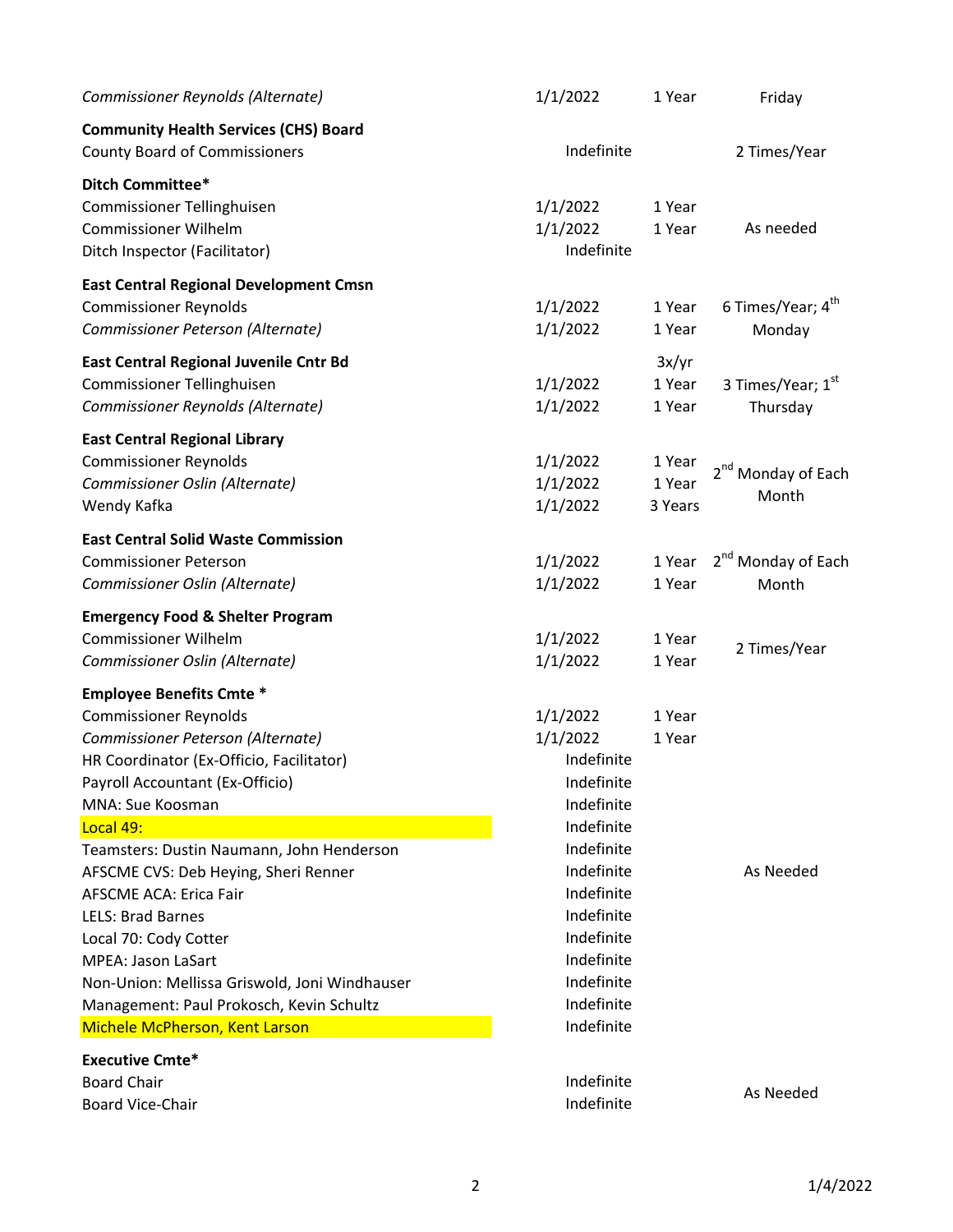| <b>Extension Cmte</b>                            |            |         |                   |
|--------------------------------------------------|------------|---------|-------------------|
| <b>Commissioner Reynolds</b>                     | 1/1/2022   | 1 Year  |                   |
| <b>Commissioner Peterson</b>                     | 1/1/2022   | 1 Year  |                   |
| Commissioner Tellinghuisen (Alternate)           | 1/1/2022   | 1 Year  |                   |
| Julie Moller (District 1)                        | 1/1/2021   | 3 years |                   |
| (District 2)                                     |            | 3 years | 4 Times/Year      |
| Maggie Kuchenbaker (District 4)                  | 1/1/2021   | 3 years |                   |
| (District 4)                                     |            | 3 years |                   |
| <b>Bruce Montplaisir (District 5)</b>            | 1/1/2021   | 3 years |                   |
| Linda Evans (At-Large)                           | 1/1/2021   | 3 years |                   |
| Housing and Redevelopment Authority (HRA) *      |            |         |                   |
| <b>County Board of Commissioners</b>             | Indefinite |         |                   |
| <b>Chair: Commissioner Wilhelm</b>               | 1/1/2022   | 1 Year  | 1 Time/Year       |
| Vice-Chair: Commissioner Reynolds                | 1/1/2022   | 1 Year  |                   |
| <b>Judicial Ditch 3 Joint Drainage Authority</b> |            |         |                   |
| Commissioner Tellinghuisen                       | 1/1/2022   | 1 Year  |                   |
| <b>Commissioner Wilhelm</b>                      | 1/1/2022   | 1 Year  | As Needed         |
| Commissioner Reynolds (Alternate)                | 1/1/2022   | 1 Year  |                   |
| Labor/Management Cmte *                          |            |         |                   |
| <b>Commissioner Peterson</b>                     | 1/1/2022   | 1 Year  |                   |
| Commissioner Wilhelm (Alternate)                 | 1/1/2022   | 1 Year  |                   |
| County Coordinator (Ex-Officio, Facilitator)     | Indefinite |         |                   |
| <b>Justice Voss (Recording Secretary)</b>        | Indefinite |         |                   |
| CVS Management: Char Kohlgraf                    | Indefinite |         |                   |
| CVS Labor: Sue Koosman                           | Indefinite |         |                   |
| <b>HCH Management: Deb Schneider</b>             | Indefinite |         |                   |
| <b>HCH Labor:</b>                                | Indefinite |         |                   |
| Justice Center Labor: Tim Kilgriff               | Indefinite |         |                   |
| <b>Justice Center Labor:</b>                     | Indefinite |         | As Needed         |
| PW Labor: Bruce Windhauser                       | Indefinite |         |                   |
| <b>PW Labor:</b>                                 | Indefinite |         |                   |
| PW Management: Kevin Schultz                     | Indefinite |         |                   |
| Sheriff's Office Labor: Michael Dumonceaux       | Indefinite |         |                   |
| Sheriff's Office Labor: John Henderson           | Indefinite |         |                   |
| <b>Activities Committee: Shelley Fassler</b>     | Indefinite |         |                   |
| Activities Committee: Heather Glem               | Indefinite |         |                   |
| <b>Activities Committee: Diane Overby</b>        | Indefinite |         |                   |
| Activities Committee: Alisha Fussy               | Indefinite |         |                   |
| Lakes & Pines Community Action Council (CAC)     |            |         |                   |
| <b>Commissioner Reynolds</b>                     | 1/1/2022   | 1 Year  | 6 Times/Year; 3rd |
| Commissioner Oslin (Alternate)                   | 1/1/2022   | 1 Year  | Monday            |
| <b>Law Library</b>                               |            |         |                   |
| <b>Commissioner Oslin</b>                        | 1/1/2022   | 1 Year  |                   |
| Commissioner Reynolds (Alternate)                | 1/1/2022   | 1 Year  | 1 Time/Year       |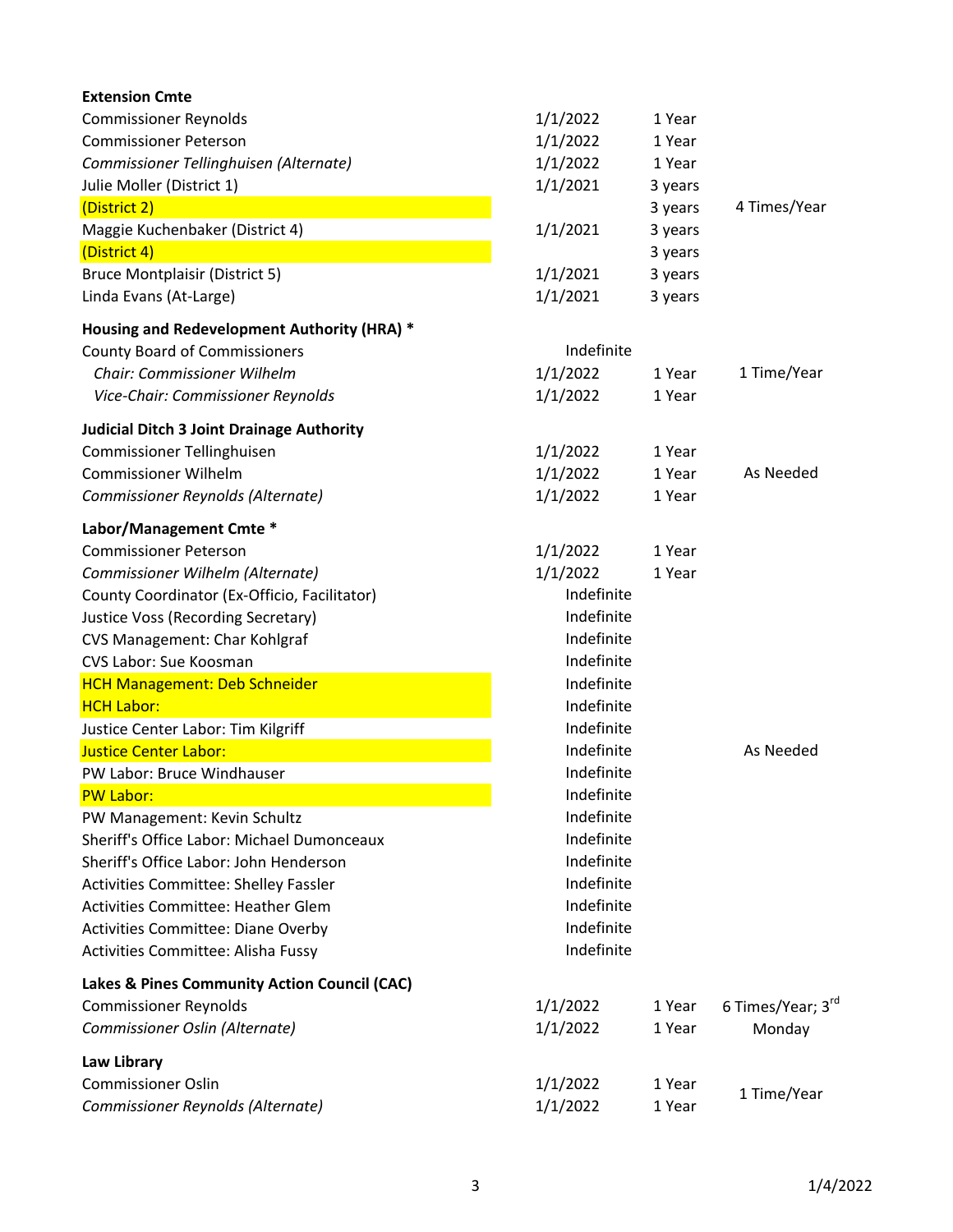| <b>Mental Health Local Advisory Committee</b>    |            |         |                                |
|--------------------------------------------------|------------|---------|--------------------------------|
| <b>Commissioner Reynolds</b>                     | 1/1/2022   | 1 Year  | 6 Times/Year;                  |
| Commissioner Tellinghuisen (Alternate)           | 1/1/2022   | 1 Year  | Thursday                       |
| <b>Mille Lacs County Ag Society (Fair Board)</b> |            |         |                                |
| <b>Commissioner Wilhelm</b>                      | 1/1/2022   | 1 Year  | 11 Times/Year                  |
| Commissioner Reynolds (Alternate)                | 1/1/2022   | 1 Year  |                                |
| <b>Mille Lacs County DAC Board</b>               |            |         |                                |
| <b>Commissioner Peterson</b>                     | 1/1/2022   | 1 Year  | 3 <sup>rd</sup> Monday of Each |
| Commissioner Reynolds (Alternate)                | 1/1/2022   | 1 Year  | Month                          |
| <b>Mille Lacs County Water Plan Committtee</b>   |            |         |                                |
| <b>Commissioner Reynolds</b>                     | 1/1/2022   | 1 Year  | Quarterly; 3rd                 |
| Commissioner Wilhelm (Alternate)                 | 1/1/2022   | 1 Year  | Monday                         |
| <b>MN Rural Counties Caucus</b>                  |            |         |                                |
| Commissioner Tellinghuisen                       | 1/1/2022   | 1 Year  | As Needed                      |
| Commissioner Oslin (Alternate)                   | 1/1/2022   | 1 Year  |                                |
| <b>Noxious Weed Control Appeals Cmte *</b>       |            |         |                                |
| Commissioner Tellinghuisen                       | 1/1/2022   | 1 Year  | As Needed                      |
| Commissioner Reynolds (Alternate)                | 1/1/2022   | 1 Year  |                                |
| <b>Personnel Board of Appeals</b>                |            |         |                                |
| Carla Vita                                       | Indefinite |         |                                |
| Damian Patnode                                   | Indefinite |         | As Needed                      |
| <b>Madison Bromberg</b>                          | Indefinite |         |                                |
| <b>Personnel Committee *</b>                     |            |         |                                |
| <b>Commissioner Oslin</b>                        | 1/1/2022   | 1 Year  |                                |
| <b>Commissioner Reynolds</b>                     | 1/1/2022   | 1 Year  | As Needed                      |
| <b>County Coordinator</b>                        | Indefinite |         |                                |
| HR Coordinator (Facilitator)                     | Indefinite |         |                                |
| <b>Planning Commission</b>                       |            |         |                                |
| <b>Ross Habeck</b>                               | 1/1/2020   | 3 Years |                                |
| <b>Robert Hoefert</b>                            | 1/1/2022   | 3 Years |                                |
| Steve Johnson                                    | 1/1/2020   | 3 Years | 2 <sup>nd</sup> Monday of Each |
| Loren Lueck                                      | 1/1/2022   | 3 Years | Month                          |
| David Mahady                                     | 1/1/2022   | 3 Years |                                |
| John Weiers                                      | 1/1/2021   | 3 Years |                                |
|                                                  |            | 3 Years |                                |
| <b>Public Works Cmte*</b>                        |            |         |                                |
| Commissioner Tellinghuisen                       | 1/1/2022   | 1 Year  |                                |
| <b>Commissioner Wilhelm</b>                      | 1/1/2022   | 1 Year  |                                |
| Commissioner Oslin (Alternate)                   | 1/1/2022   | 1 Year  | As Needed                      |
| Public Works Director (Facilitator)              | Indefinite |         |                                |
| <b>County Engineer</b>                           | Indefinite |         |                                |

**Rum River Education Cooperative Cmtes**